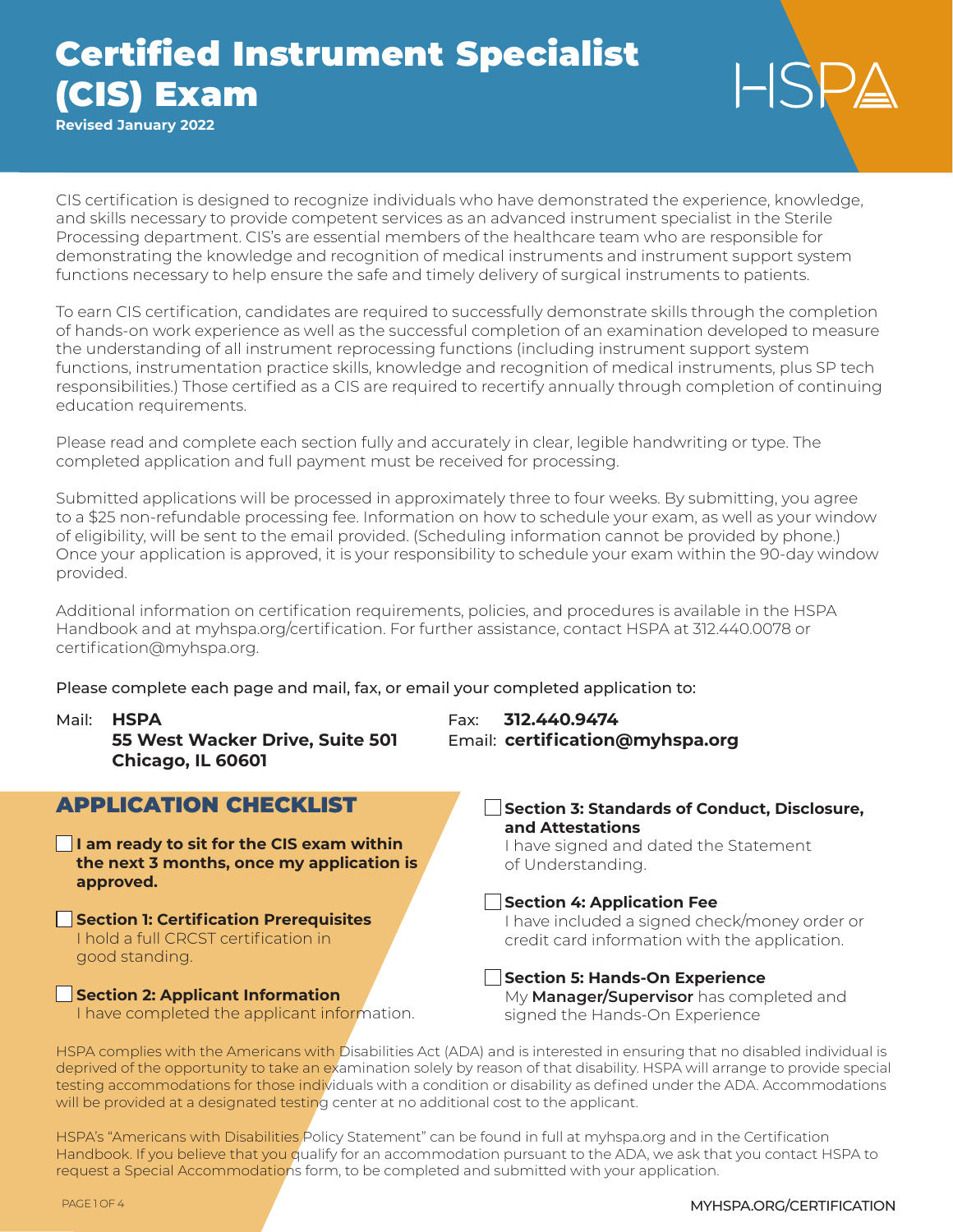**Revised January 2022**



## SECTION 1: CERTIFICATION PREREQUISITES

**Please verify that you hold a current, full CRCST certification. A CRCST certification with HSPA is required before applying for the CIS examination.**

**I hold a current, full CRCST certification through HSPA.**

### SECTION 2: **APPLICANT INFORMATION**

**Please enter your first and last name as they appear on your primary government issued photo ID.**

| $\Box$ Mr. $\Box$ Mrs. $\Box$ Ms. $\Box$ Dr.                                                                                                                                                            |  |
|---------------------------------------------------------------------------------------------------------------------------------------------------------------------------------------------------------|--|
|                                                                                                                                                                                                         |  |
|                                                                                                                                                                                                         |  |
|                                                                                                                                                                                                         |  |
| <b>Personal Information</b>                                                                                                                                                                             |  |
|                                                                                                                                                                                                         |  |
|                                                                                                                                                                                                         |  |
|                                                                                                                                                                                                         |  |
|                                                                                                                                                                                                         |  |
| <b>Employment Information (if available)</b>                                                                                                                                                            |  |
| Organization Name: experience and a structure of the contract of the contract of the contract of the contract of                                                                                        |  |
|                                                                                                                                                                                                         |  |
|                                                                                                                                                                                                         |  |
|                                                                                                                                                                                                         |  |
|                                                                                                                                                                                                         |  |
| An email is required. Confirmation and scheduling information will be sent by email and mail. Please check which email<br>you would like to be used for correspondence: $\Box$ personal $\Box$ business |  |
| Please check which address you would like to be used for mailed correspondence: $\Box$ personal $\Box$ business                                                                                         |  |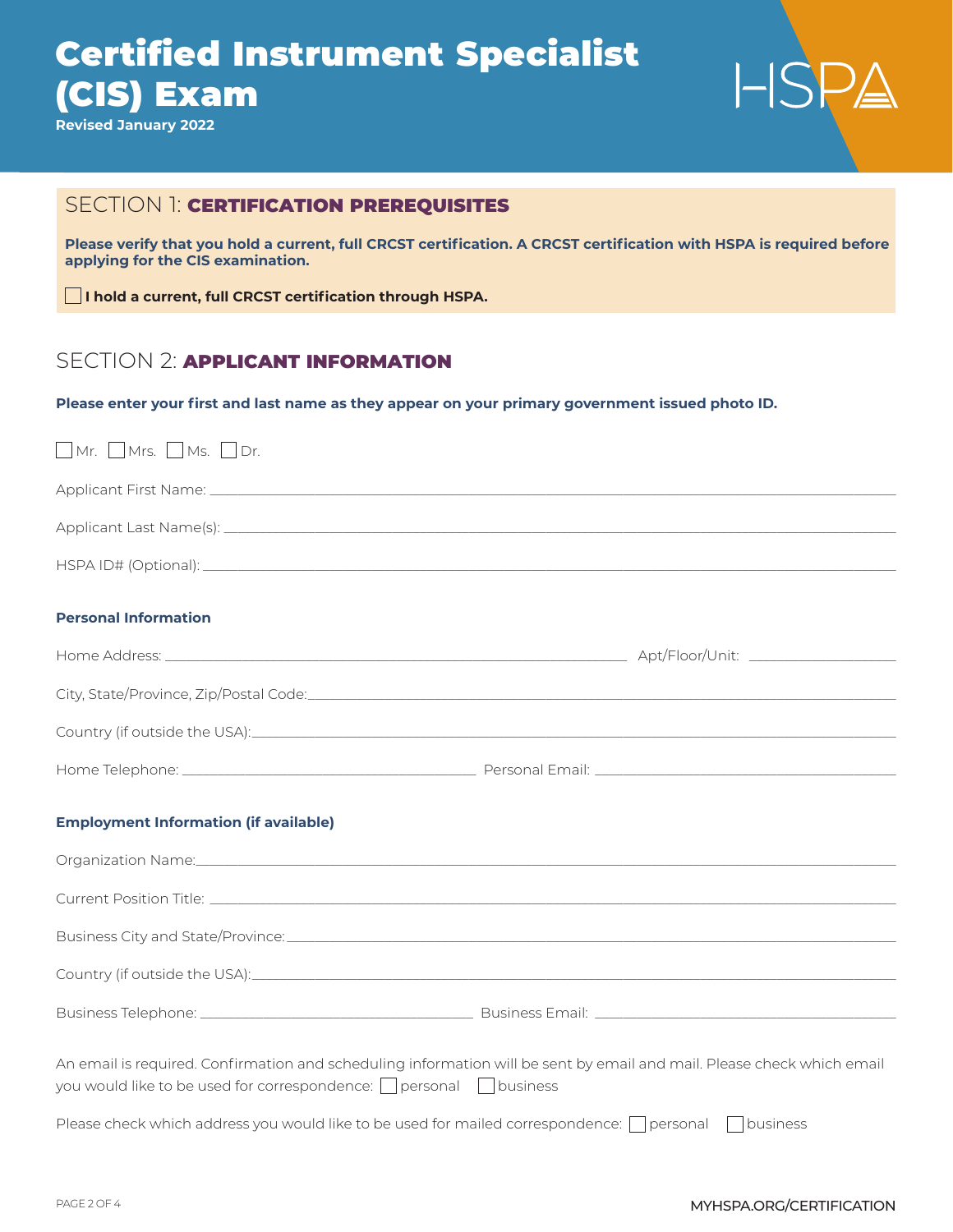**Revised January 2022**

## SECTION 3: STANDARDS OF CONDUCT, DISCLOSURE AND ATTESTATIONS

#### **APPLICATION STATEMENT OF UNDERSTANDING**

I hereby apply to take the CIS exam. By signing below and submitting an exam application and fee, I attest that I have read and understand the HSPA Certification Handbook (available online at myhspa.org) and agree to abide by the certification program's policies and procedures, and adhere to the Association's code of conduct. I agree to inform HSPA, without delay, of any matter that affects my ability to fulfill the certification requirements.

I further certify that the information provided by and about me on this form (and any other subsequent documentation submitted in relation to my certification) is accurate and correct. I understand that the information I provide to HSPA may be audited for verification. I agree to provide any information necessary to verify my experience and authorize HSPA to make any necessary inquiries in this regard. I understand that providing information on this or any document relating to my certification which is determined to be false or purposefully misleading, or in violation of any portion of the Code of Conduct and/or other policies and procedures, may result in disciplinary action, including the possible denial or revocation of certification, as outlined in the disciplinary policy.

#### **Release of Exam Results**

I understand that I will receive an individual score report containing a notification of "pass" or "fail" for the overall examination on screen at the testing center upon completion of the exam, and that HSPA will only release my pass/fail results directly to me, in written format, at the preferred address provided herein. Result reports containing an indication of my performance in each of the content domains are not available orally or electronically, and can take up to two weeks to be delivered. Pass/fail notifications will not be provided to 3rd parties without my prior express written consent. Upon request, HSPA will verify an individuals' current certification status (including their certification effective and expiration dates) to any inquiring party, but will not release the details of an individual's examination(s), including exam scores and the number of exam attempts.

#### **Use of Personal Information**

The information provided to HSPA on this form, and in regard to my certification exam, will be used in accordance with HSPA's Confidentiality Policy, included in the Certification Handbook and available online at myhspa.org. If I request and am granted special testing accommodations, HSPA may disclose personal information to third parties as necessary to administer my examination. This may include such information as my disability status, medical condition, or any political, religious, or philosophical beliefs which require accommodation. If HSPA is required by law to disclose confidential information, the individual(s) whose information is released will be notified to the extent permitted by law.

#### **Non-Disclosure Agreement**

This examination is confidential and proprietary. It is made available to me, the examinee, solely for the purpose of becoming certified in the technical area referenced in the title of this exam. I am expressly prohibited from recording, copying, reproducing, disclosing, publishing, or transmitting this examination, in whole or in part, in any form or by any means, verbal or written, electronic or mechanical, for any purpose.

Printed Name:

**Signature** (must be handwritten): \_\_\_\_\_\_\_\_\_\_\_\_\_\_\_\_\_\_\_\_\_\_\_\_\_\_\_\_\_\_\_\_\_\_\_\_\_\_\_\_\_\_\_\_\_\_\_\_\_\_\_\_\_\_\_\_\_\_\_\_\_\_\_\_\_\_\_\_\_\_\_\_\_\_\_\_\_\_\_\_\_\_\_\_\_

Date: \_\_\_\_\_\_\_\_\_\_\_\_\_\_\_\_\_\_\_\_\_\_\_\_\_\_\_\_\_\_\_\_\_\_\_\_\_\_\_\_\_\_\_\_\_\_\_\_\_\_\_\_\_\_\_\_\_\_\_\_\_\_\_\_\_\_\_\_\_\_\_\_\_\_\_\_\_\_\_\_\_\_\_\_\_\_\_\_\_\_\_\_\_\_\_\_\_\_\_\_\_\_\_\_\_\_\_\_\_\_\_\_\_\_

### SECTION 4: APPLICATION FEE IS \$125 USD

Payment must be submitted with the application for processing. We cannot accept purchase orders or payments by phone. The application fee includes the cost to take the exam one time, as well as a \$25 non-refundable processing fee. Subsequent examinations and testing are subject to additional testing fees.

| □ Check or Money Order enclosed (payable to HSPA) □ VISA □ MasterCard □ American Express □ Discover |
|-----------------------------------------------------------------------------------------------------|
|                                                                                                     |
|                                                                                                     |
|                                                                                                     |
|                                                                                                     |
|                                                                                                     |
|                                                                                                     |